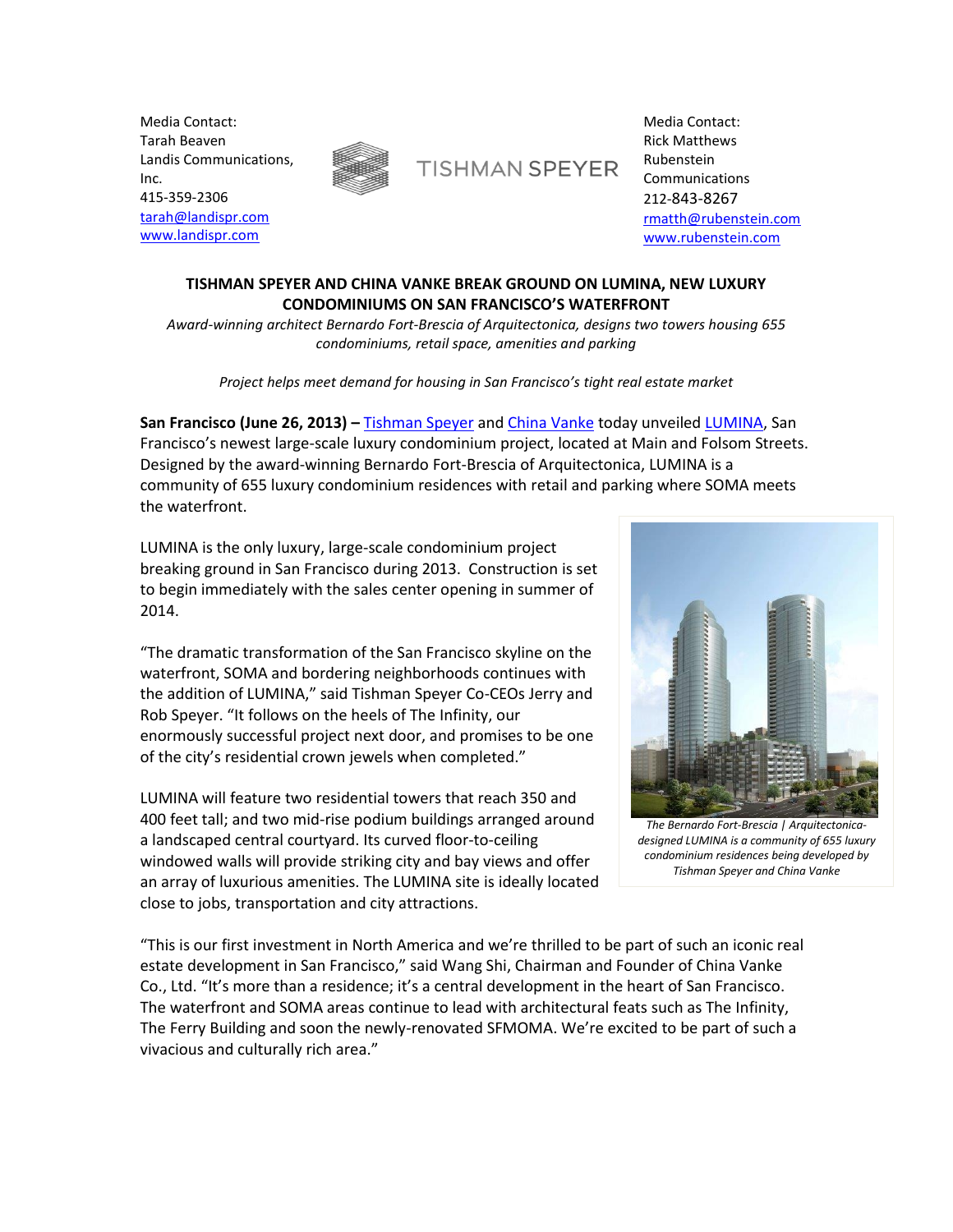"With 655 new units of housing, the new Lumina development brings together Tishman Speyer and China Vanke to invest in San Francisco," said Mayor Ed Lee. "We are once again bringing new investment to the SOMA neighborhood, increasing the housing stock in our City and creating over 1000 jobs during construction."

## **LUMINA Brings Living into a New Light**

Situated near San Francisco's vibrant downtown, the sparkling waterfront, AT&T Park, South Beach and Rincon Hill, LUMINA is a bright, warm and modern residence. Floor plans include studio to three-bedroom layouts averaging 1,275 square-feet of spacious living. Representing the best of urban luxury living, LUMINA offers an array of luxurious amenities including spa-like facilities with a private treatment room; a three-level urban clubhouse with outdoor entertaining area and BBQ; a theatre-style private screening room; a music room to practice; a game room; a pet washing station; a children's room to entertain kids and meet other families; secure bike storage, a bike repair room and more.

Architect Bernardo Fort-Brescia, principal of Arquitectonica, has a proven track record of fresh innovative designs which is demonstrated in The Infinity, his first project with Tishman Speyer. LUMINA will share a similar look and feel to The Infinity but will have distinct differences inside and out.

"LUMINA is the next generation Infinity. The design is inspired by the nautical nature of the city by the bay," said Bernardo Fort-Brescia, principal of Arquitectonica. "The towers' shapes are like hulls in a shipyard coming together. And the curved glass facades make up tower geometries, separating to create projecting balconies. The towers bypass one another, rising from a sprawling podium rooftop garden to clearing views of the bay and city skyline."

LUMINA will offer the latest in valet technology where residents may summon their car remotely at any time. Each residence will have a parking space with the luxury of 24/7 valet service for residents and their guests. Electric vehicle charging stations also will be available to residents.

Two commercial spaces will be available at LUMINA. A 9,500 square-foot space along Folsom Street is envisioned for a restaurant or upscale market; and a 1,000 square-foot space at Folsom and Beale Streets is envisioned as a café.

LUMINA is a joint venture between two of the leading owners, developers, operators and fund managers of real estate in the world, New York-based Tishman Speyer and China Vanke Co., Ltd. LUMINA will be managed and developed by Tishman Speyer, with China Vanke participating as a venture equity partner. Tishman Speyer assembled an unparalleled team of architects, designers, builders and consultants to take LUMINA from conception to completion. Team members include interior designer II BY IV [DESIGN;](http://www.iibyiv.com/) landscape architecture Pamela Burton & [Company;](http://www.pamelaburtonco.com/) construction management b[y Lend Lease;](http://www.lendlease.com/) and an institutional investor represented by [Cornerstone Real Estate Advisers.](http://www.cornerstoneadvisers.com/)